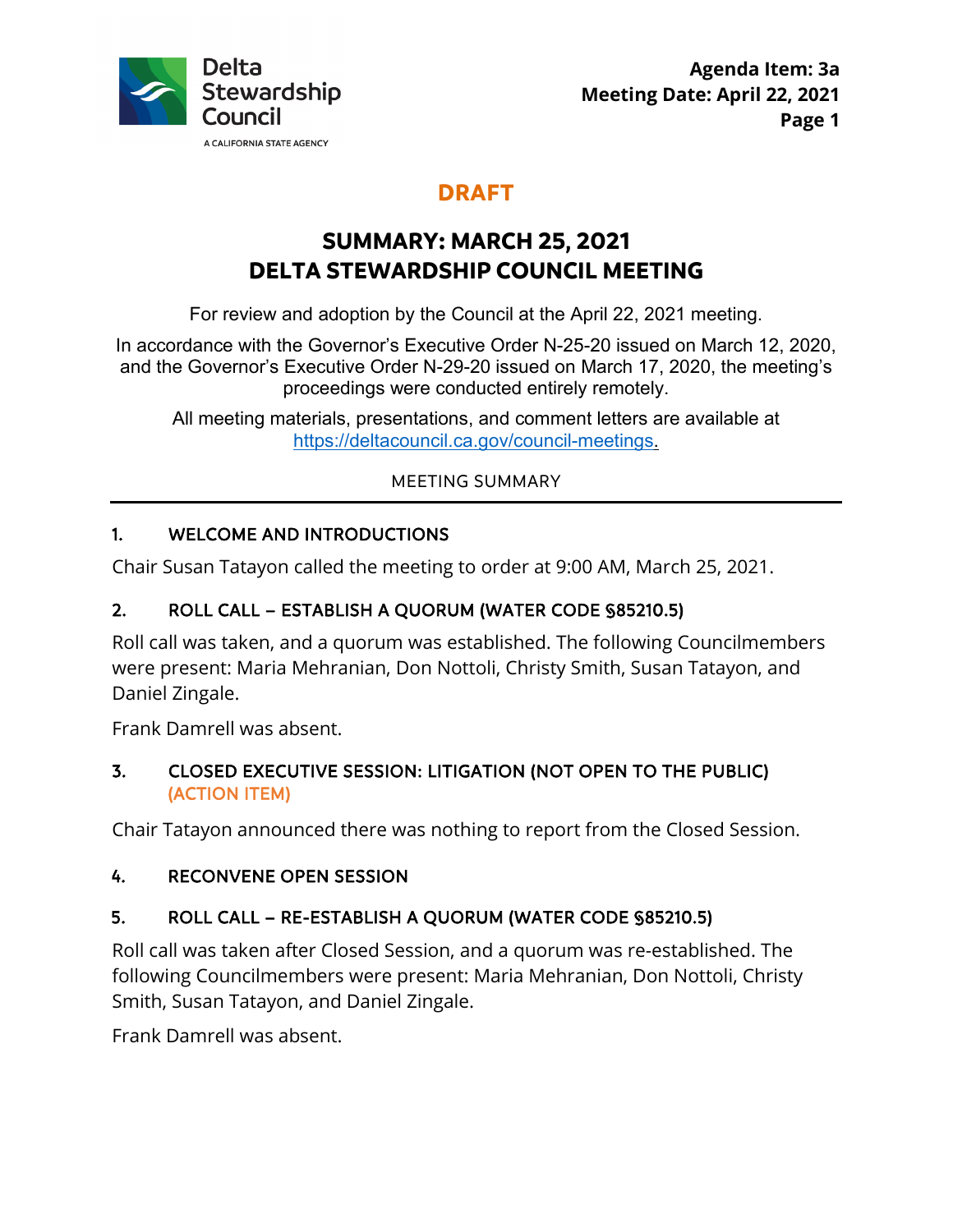# **Agenda Item: 3a Agenda Item: 3a Meeting Date: April 22, 2021 Page 2**

#### 6. CONSENT CALENDAR (ACTION ITEM)

- 6a. Adoption of February 25, 2021 Meeting Summary
- 6b. Approval of an Amendment to a Contract with California State University, East Bay
- 6c. Approval of an Amendment to a Contract with Michigan State University
- 6d. Approval of an Amendment to a Contract with San Francisco State University
- 6e. Approval of an Amendment to a Contract with University of California, Merced
- 6f. Approval of an Amendment to a Contract with the United States Geological Survey (Chinook Salmon Study)
- 6g. Approval of an Amendment to a Contract with the United States Geological Survey (Sediment Study)

**Motion:** Offered by Mehranian, second by Smith – Approve the Consent Calendar.

 **Vote:** 5/0 – Mehranian, Nottoli, Smith, Tatayon, Zingale aye. The motion was adopted.

The item is viewable on the linked agenda at <https://cal-span.org/unipage/?site=cal>span&owner=DSC&date=2021-03-25 minute 04:33.

#### 7. CHAIR'S REPORT (INFORMATION ITEM)

7a. Delta Plan Interagency Implementation Committee Meeting Recap

 Brandt and Dr. Jay Lund presented a progress report on the Science Needs Chair Tatayon introduced Special Assistant for Planning and Science Amanda Bohl to provide a recap of the March 15, 2021, Delta Plan Interagency Implementation Committee (DPIIC) meeting. Bohl highlighted the meeting's agenda and takeaways, including a discussion on nature-based climate adaptation and how it can link to activities already undertaken by DPIIC agencies and Council initiatives (e.g., Delta Adapts and the Delta Landscape Scenario Planning Tool). In addition, Dr. Stephen Assessment. DPIIC member agencies will be providing staff to a task force to finalize the effort, expected by the July DPIIC meeting.

#### Public Comment

 diversions, especially during drought conditions and impending climate change. Dr. Tom Williams, Sierra Club Water Committee, expressed concern regarding the Delta Conveyance Project and requested information and source data for flow

Council staff committed to providing Dr. Williams with follow-up information.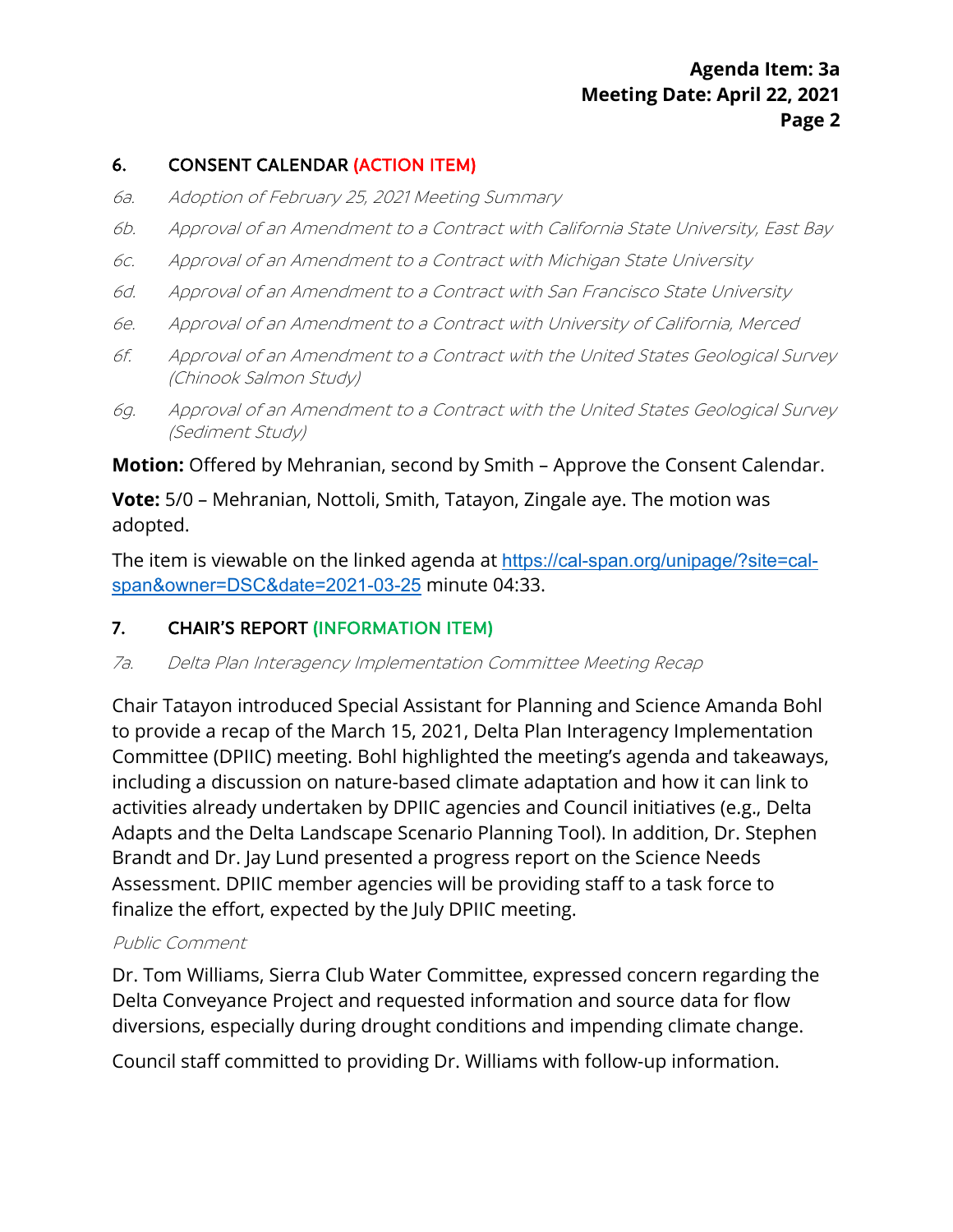The Chair's Report is viewable on the linked agenda at <https://cal>span.org/unipage/?site=cal-span&owner=DSC&date=2021-03-25 minute 5:47.

# 8. EXECUTIVE OFFICER'S REPORT (INFORMATION ITEM)

 format to be fully remote in the interest of public health safety standards. Pearson reminded the public that the Council's physical office is closed. However, Council staff is working remotely to support physical distancing efforts. The public should contact [hello@deltacouncil.ca.gov](mailto:hello@deltacouncil.ca.gov) to be directed to the appropriate staff person for assistance. Additionally, the Council has changed its public meeting

The Council sent one letter during the past month:

- San Joaquin County: Proposed amendments to their County Development Title on Agricultural Mitigation

There are three certifications of consistency that recently underwent public review but had no appeals filed:

- - Central Valley Flood Protection Board American River Common Features, Sacramento River Erosion Contract 1: River Mile 55.2 Left Bank Protection Project. The public review period ended on March 1, 2021.
- - Department of Water Resources (DWR) Bradmoor Island and Arnold Slough Tidal Habitat Restoration Project. The public review period ended on March 3, 2021.
- Brannan-Andrus Levee Maintenance District Sacramento River Erosion Control and Habitat Enhancement Project. The public review period ended on March 10, 2021.

 staff are reviewing the appeals and will now move forward with the covered action of the appeal's filing. The Council then has 60 days after the hearing to issue a Pearson stated that the public review period for DWR's certification of consistency for the Lookout Slough Tidal Habitat Restoration and Flood Improvement Project (Lookout Slough Project) ended on March 24, 202. Four appeals were filed. Council appeals process. The Council's statutory deadline to set a hearing is within 60 days determination. Scheduled hearing dates are forthcoming and will be noticed through the Council's website and listserv.

Pearson announced that Bethany Pane had left the Council to accept a new position as an Administrative Law Judge with the California Unemployment Insurance Appeals Board. Vera Bezdicek will serve as acting chief counsel. Avery Livengood has been promoted to environmental program manager I to lead the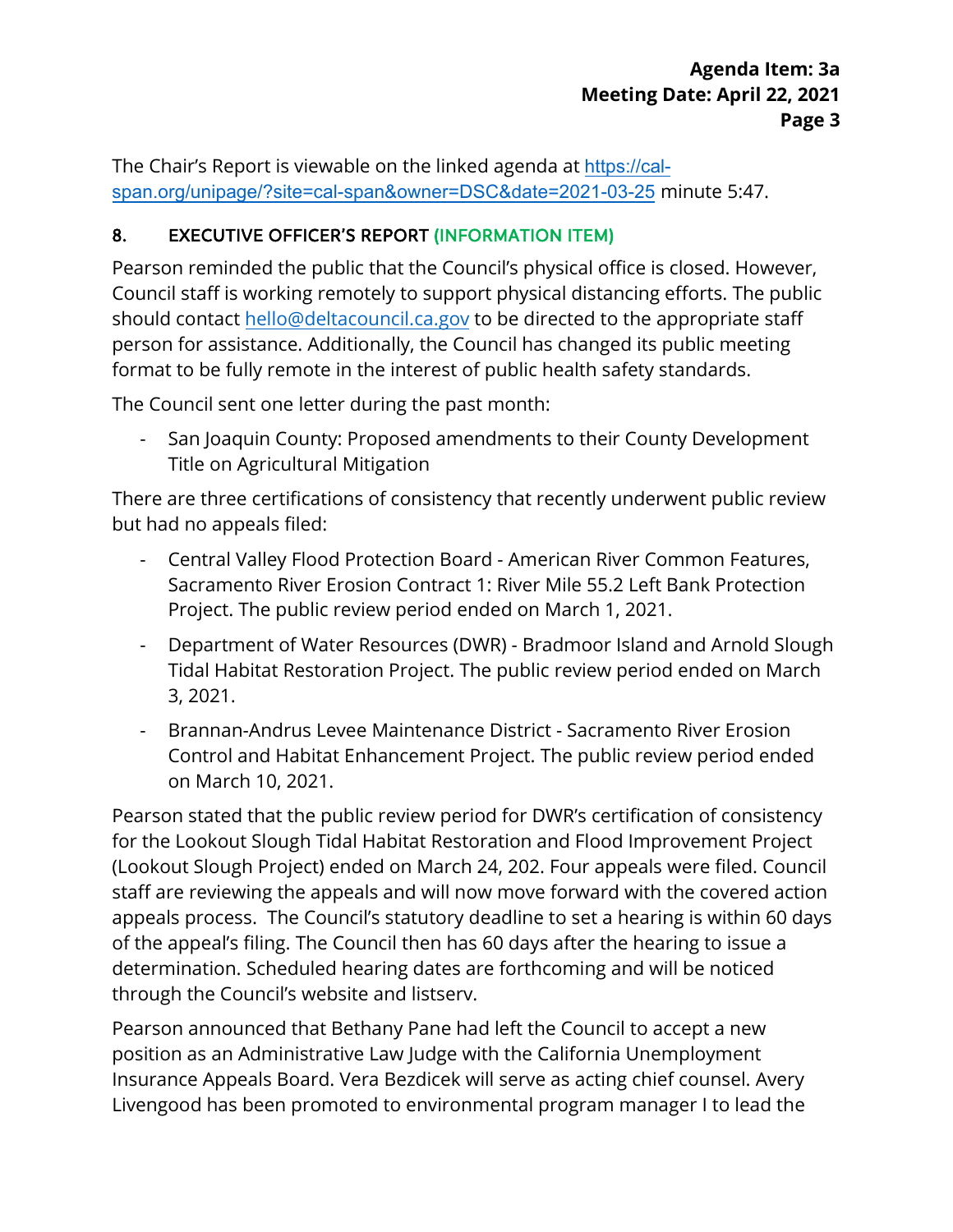Regulatory Review unit in the Planning Division. Jennica Moffat joins the Delta Science Program's Science-Based Adaptive Management Unit as their 2021 Sea Grant Fellow.

Pearson noted that the Outreach Highlights Report and Active Projects List were available in the Councilmember's packets and on the Council's website.

The Executive Officer's Report is viewable on the linked agenda at <u><https://cal>-</u> span.org/unipage/?site=cal-span&owner=DSC&date=2021-03-25 minute 11:27.

# 6a. Legal Update (Information Item)

Bezdicek provided details on the ex parte communication restriction for the Lookout Slough Project certification of consistency appeals process. The restriction is a requirement of California's Administrative Procedure Act and the Council's Appeals Procedures. It prohibits any communication, direct or indirect, regarding any issue in the proceeding to the Council or Councilmembers from an employee or representative of an agency that is a party, or from an interested person outside the agency, without notice and opportunity for all parties to participate in the communication.

 Councilmembers and staff cannot and should not communicate about or discuss administrative or procedural status of the proceedings. The Council has established an email address to receive those types of communications: the Lookout Slough Project or the Council's appeal proceeding with any person outside of the Council. The only exception is communications regarding the [LookoutSloughCert@deltacouncil.ca.gov.](mailto:LookoutSloughCert@deltacouncil.ca.gov)

 that if any Councilmember receives a request from someone other than a Council Bezdicek strongly recommended that Councilmembers excuse themselves immediately from any conversations where Lookout Slough and/or the Council's appeals proceedings become a topic of discussion. Bezdicek provided guidance employee to discuss the Lookout Slough Project, to decline that request and make Pearson and Bezdicek aware so that it can be handled appropriately.

Any ex parte communications will be shared with the parties via the Council's listserv and posted to the Council's Lookout Slough Project website.

The Legal Update is viewable on the linked agenda at <https://cal>span.org/unipage/?site=cal-span&owner=DSC&date=2021-03-25 minute 19:21.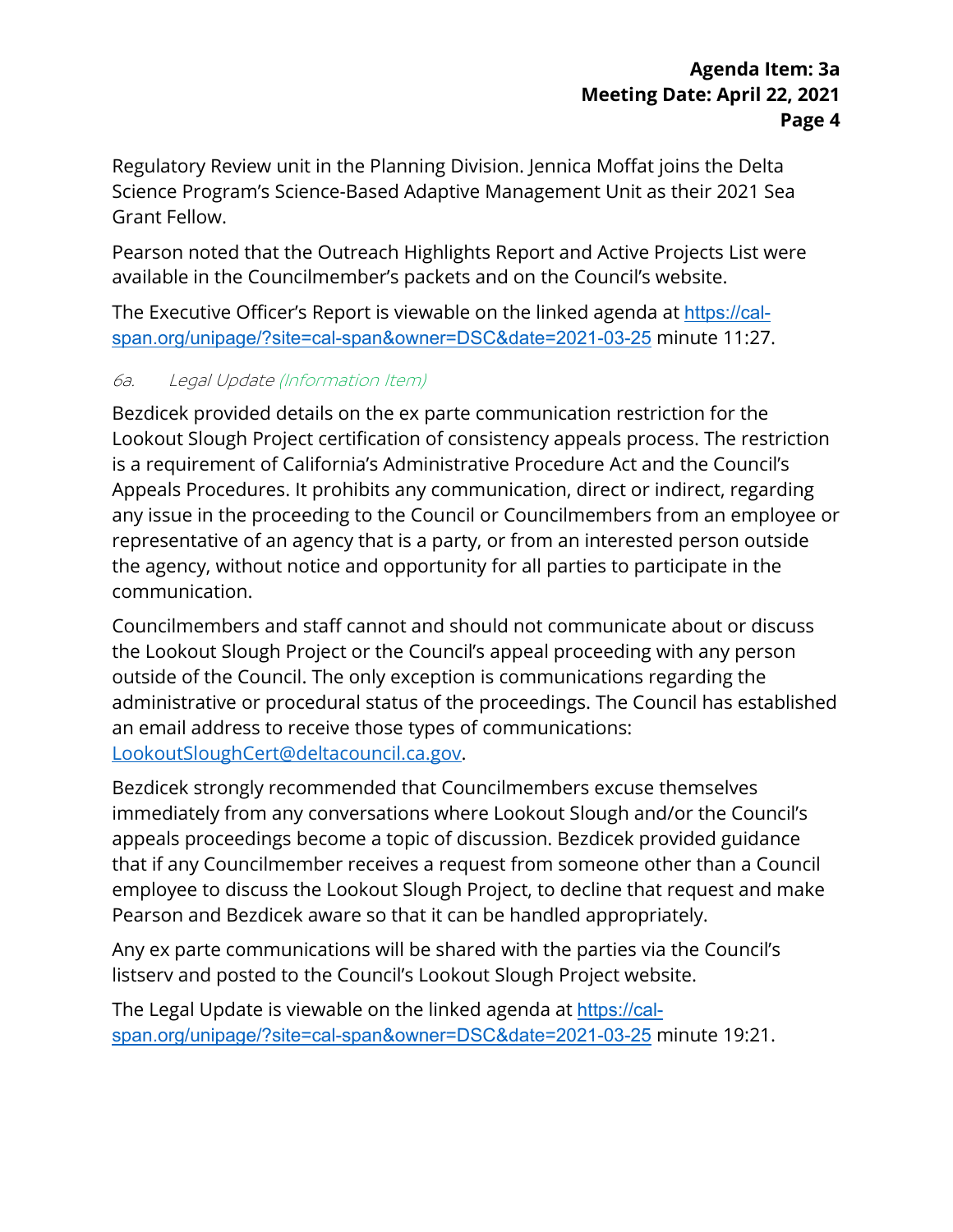#### 6b. Legislative Update (Action Item)

The Legislative Update was provided to the Council in writing.

### 9. LEAD SCIENTIST'S REPORT (INFORMATION ITEM)

Lead Scientist Dr. Laurel Larsen presented the findings from the article "A Later Onset of the Rainy Season in California." Dr. Larsen recapped the recent Steelhead Workshop and announced updates for the upcoming 11<sup>th</sup> Biennial Bay-Delta Science Conference and proposal solicitation notice. Dr. Larsen also provided the By the Numbers Report and announced the forthcoming Lead Scientist virtual officer hours on Instagram.

 Councilmembers and Dr. Larsen discussed the article's findings and the prevalence of shorter and sharper precipitation seasons, and whether the various state water agencies were aware of its results. The relationship between salmon and steelhead trout in the Delta was also discussed. The Councilmembers welcomed Dr. Larsen's intent to hold virtual office hours.

#### Public Comment

Dr. Tom Williams, Sierra Club Water Committee, expressed concern regarding the impact of climate change on California species. Dr. Williams requested the precipitation data used for the research in the article, as well as Delta seismic and LIDAR data.

Dr. Larsen informed Dr. Williams that the research datasets are publicly available and can be found at a link within the article.

The agenda item is viewable on the linked agenda at<https://cal>span.org/unipage/?site=cal-span&owner=DSC&date=2021-03-25 minute 24:02.

# 10. 2022 CENTRAL VALLEY FLOOD PROTECTION PLAN UPDATE (INFORMATION ITEM)

Senior Engineer Erin Mullin provided an overview of the relationship and coordination between the Delta Plan and the Central Valley Flood Protection Plan (Flood Plan). Mullin introduced Department of Water Resources Chief of Systemwide Multibenefit Initiatives Branch Mary Jimenez, and Central Valley Flood Protection Board Program Manager Ruth Darling.

Darling provided an overview of the Flood Plan's goals, relationship with other planning documents, and the update process. Jimenez briefed the Council on the development and engagement process for Regional Flood Management Plans, the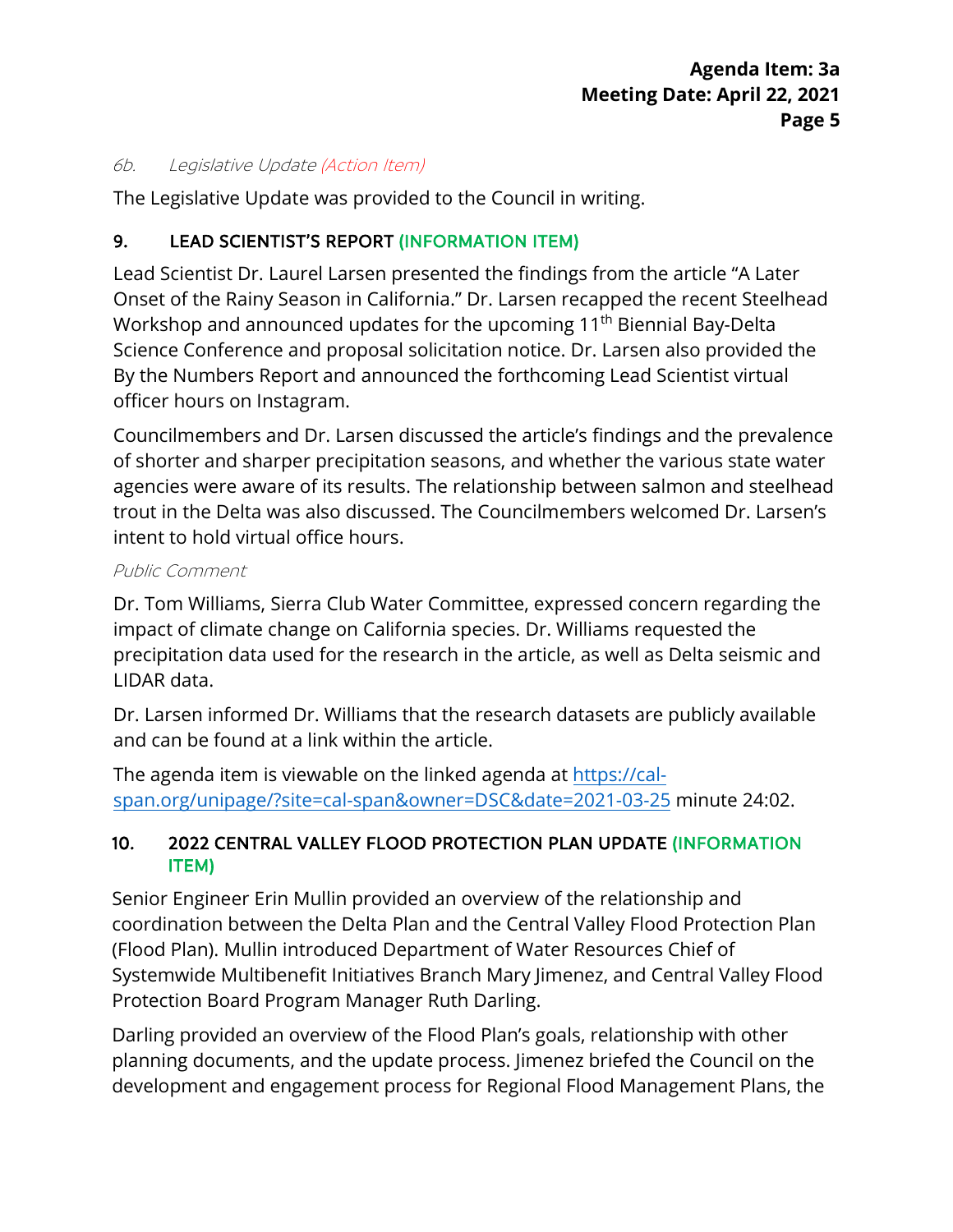Conservation Strategy update process, and the timetable for submitting a certification of consistency with the Delta Plan.

#### Public Comment

Dr. Tom Williams, Sierra Club Water Committee, expressed concern regarding the availability of flood flows and the Delta Conveyance Project's impact on flood flows and water rights.

 [span.org/unipage/?site=cal-span&owner=DSC&date=2021-03-25](https://cal-span.org/unipage/?site=cal-span&owner=DSC&date=2021-03-25) minute 1:00:48. The agenda item is viewable on the linked agenda at [https://cal-](https://cal-span.org/unipage/?site=cal-span&owner=DSC&date=2021-03-25)

#### 11. RECREATION AND TOURISM CHAPTER 2020 UPDATE TO THE ECONOMIC SUSTAINABILITY PLAN FOR THE SACRAMENTO-SAN JOAQUIN DELTA (INFORMATION ITEM)

Pearson introduced Deputy Executive Officer for Planning and Performance Jeff Henderson. Henderson provided details on the connection between the Delta Plan and the Delta Protection Commission's (Commission) Economic Sustainability Plan (ESP).

 has completed the 2020 update to the Recreation and Tourism Chapter of the 2012 Henderson introduced Commission Executive Director Erik Vink. The Commission ESP to incorporate the best available current data and update recommendations regarding visitation, economic activity, and emerging Sacramento-San Joaquin Delta recreation and tourism trends.

 on the ESP update's recommended actions and the next steps for the ESP's Vink briefed the Council on the updated data in the ESP update related to agriculture, recreation, population, and economic activity. Vink also provided details implementation.

Councilmembers and Vink discussed ways for the Council and Commission to partner on the ESP update's recommendations, the causes of the decrease in direct spending in the Delta, and the reduction in marinas in the Delta.

The agenda item is viewable on the linked agenda at [https://cal](https://cal-span.org/unipage/?site=cal-span&owner=DSC&date=2021-03-25)[span.org/unipage/?site=cal-span&owner=DSC&date=2021-03-25](https://cal-span.org/unipage/?site=cal-span&owner=DSC&date=2021-03-25) minute 1:28:03.

# 12. PUBLIC COMMENT

Dr. Tom Williams, Sierra Club Water Committee, reiterated his request for flood flow and seismic data for the Delta. Dr. Williams also expressed concern with the placement of the general public comment at the end of the agenda and requested that it be moved to the beginning of the meeting.